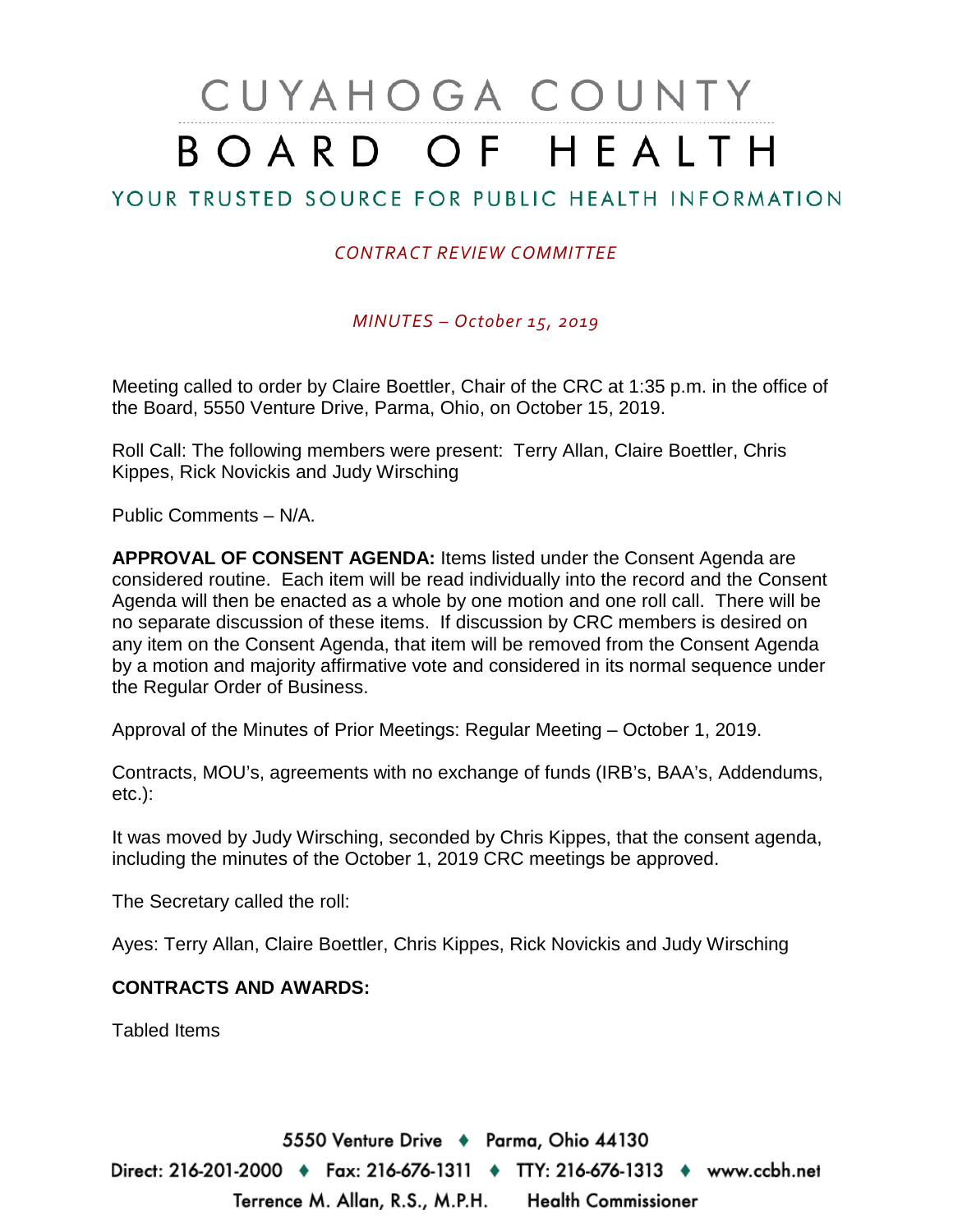None

New Items For Review

Bid/Quote Openings ≥ \$25,000.00

None

Bid/Quote Openings < \$25,000.00

Lead Program Bid Openings presented by: Stephanie McConoughey

It was moved by Terry Allan, seconded by Rick Novickis that the following quote (CRC 2019-182) for 10004 Greenview Ave., Garfield Heights, Ohio 44125 be accepted as the lowest and best, and a contract be awarded to C.B. Mullins Construction, Co. in the amount of \$13,575.00 (ref. enclosed).

The Secretary called the roll:

Ayes: Terry Allan, Claire Boettler, Chris Kippes, Rick Novickis and Judy Wirsching

It was moved by Chris Kippes, seconded by Judy Wirsching that the following quote (CRC 2019-183) for 19375 S. Lakeshore Blvd., Euclid, Ohio 44119 be accepted as the lowest and best, and a contract be awarded to C.B. Mullins Construction, Co. in the amount of \$6,925.00 (ref. enclosed).

The Secretary called the roll:

Ayes: Terry Allan, Claire Boettler, Chris Kippes, Rick Novickis and Judy Wirsching

It was moved by Rick Novickis, seconded by Claire Boettler that the following quote (CRC 2019-184) for 5702 Gilbert Avenue, Parma, Ohio 44129 be accepted as the lowest and best, and a contract be awarded to C.B. Mullins Construction, Co. in the amount of \$9,665.00 (ref. enclosed).

The Secretary called the roll:

Ayes: Terry Allan, Claire Boettler, Chris Kippes, Rick Novickis and Judy Wirsching

Expenditures: Contracts up to \$25,000.00

It was moved by Terry Allan, seconded by Chris Kippes that the addendum (CRC 2019- 185) to the contract (CRC 2019-128) with Heidi Harris, MSN, CNP to increase the amount paid to Heidi Harris from \$6,000.00 to \$9,000.00 be approved.

5550 Venture Drive + Parma, Ohio 44130 Direct: 216-201-2000 ♦ Fax: 216-676-1311 ♦ TTY: 216-676-1313 ♦ www.ccbh.net Terrence M. Allan, R.S., M.P.H. **Health Commissioner**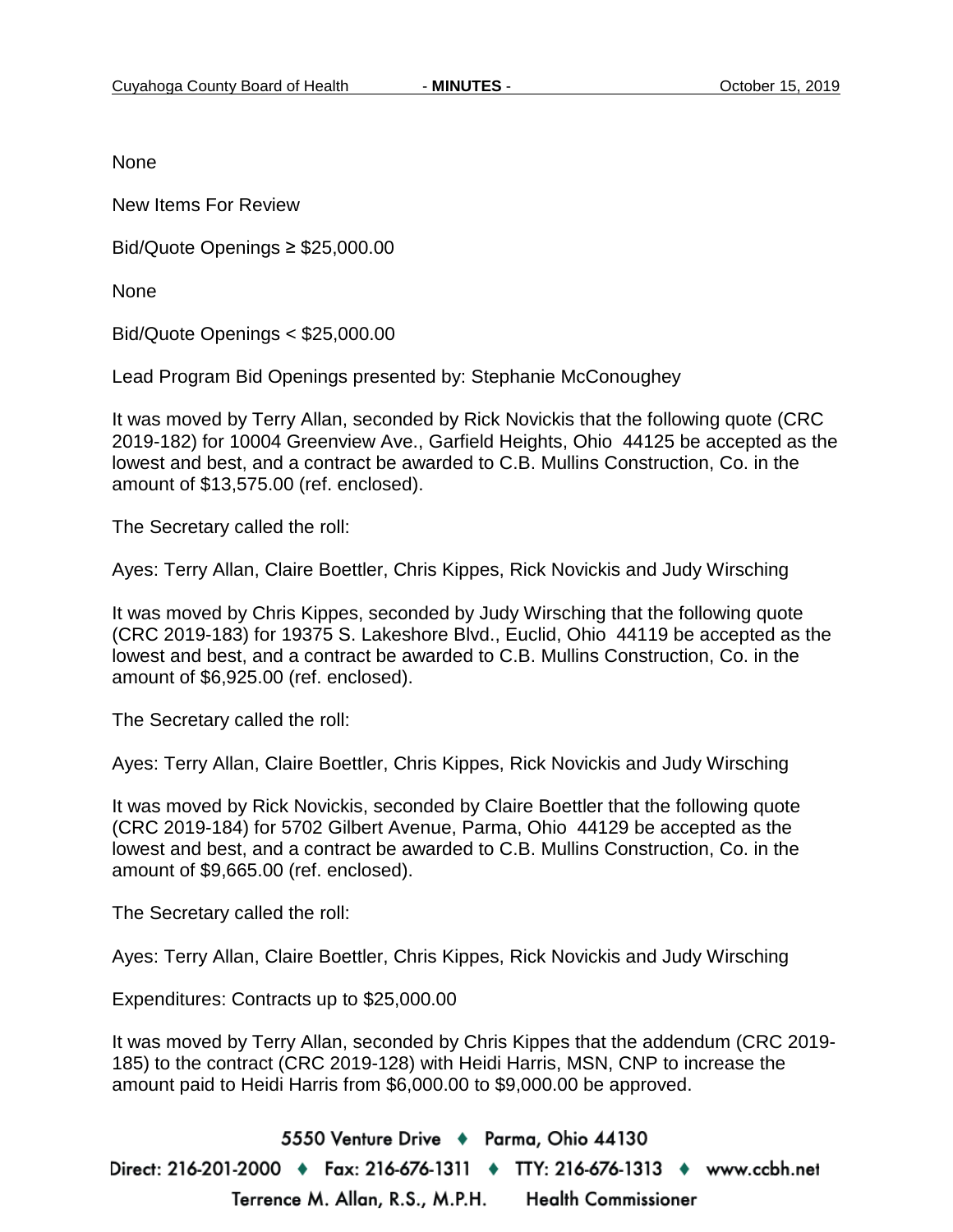Presented by: Andrew Heffron

Purpose: To serve as the Certified Nurse Practitioner for the Cuyahoga County Board of Health Family Planning Clinic.

Funding Source: 100% reimbursable through the FY2019 RHW grant.

The Secretary called the roll:

Ayes: Terry Allan, Claire Boettler, Chris Kippes, Rick Novickis and Judy Wirsching

It was moved by Judy Wirsching, seconded by Chris Kippes that the agreement (CRC 2019-186) with Johnson Controls for the purchase and installation of a visitor management system in the amount of \$10,097.00 (\$7,642.00 - license and installation for 3 work stations and \$2,455.00 software support and maintenance) be approved.

Presented by: Rebecca Burke

Purpose: For the purchase and installation of the EZ Lobby visitor management system licenses including the first year of software support and maintenance.

Funding Source: 100% funded through CCBH General Revenue.

The Secretary called the roll:

Ayes: Terry Allan, Claire Boettler, Chris Kippes, Rick Novickis and Judy Wirsching

Revenue Generating Agreements up to \$25,000.00

It was moved by Rick Novickis, seconded by Claire Boettler that the license agreement (CRC 2019-187) with Young & Kenady Inc. DBA Descon under the 2019/2021 USDA Farm to School grant from October 15, 2019 to October 15, 2020 in the amount of \$4,000.00 be approved.

Presented by: Judy Wirsching

Purpose: To partner with Descon on custom licensure for Feed our Future poster frame.

The Secretary called the roll:

Ayes: Terry Allan, Claire Boettler, Chris Kippes, Rick Novickis and Judy Wirsching

Contract Rescissions

None

5550 Venture Drive + Parma, Ohio 44130

Direct: 216-201-2000 ♦ Fax: 216-676-1311 ♦ TTY: 216-676-1313 ♦ www.ccbh.net Terrence M. Allan, R.S., M.P.H. Health Commissioner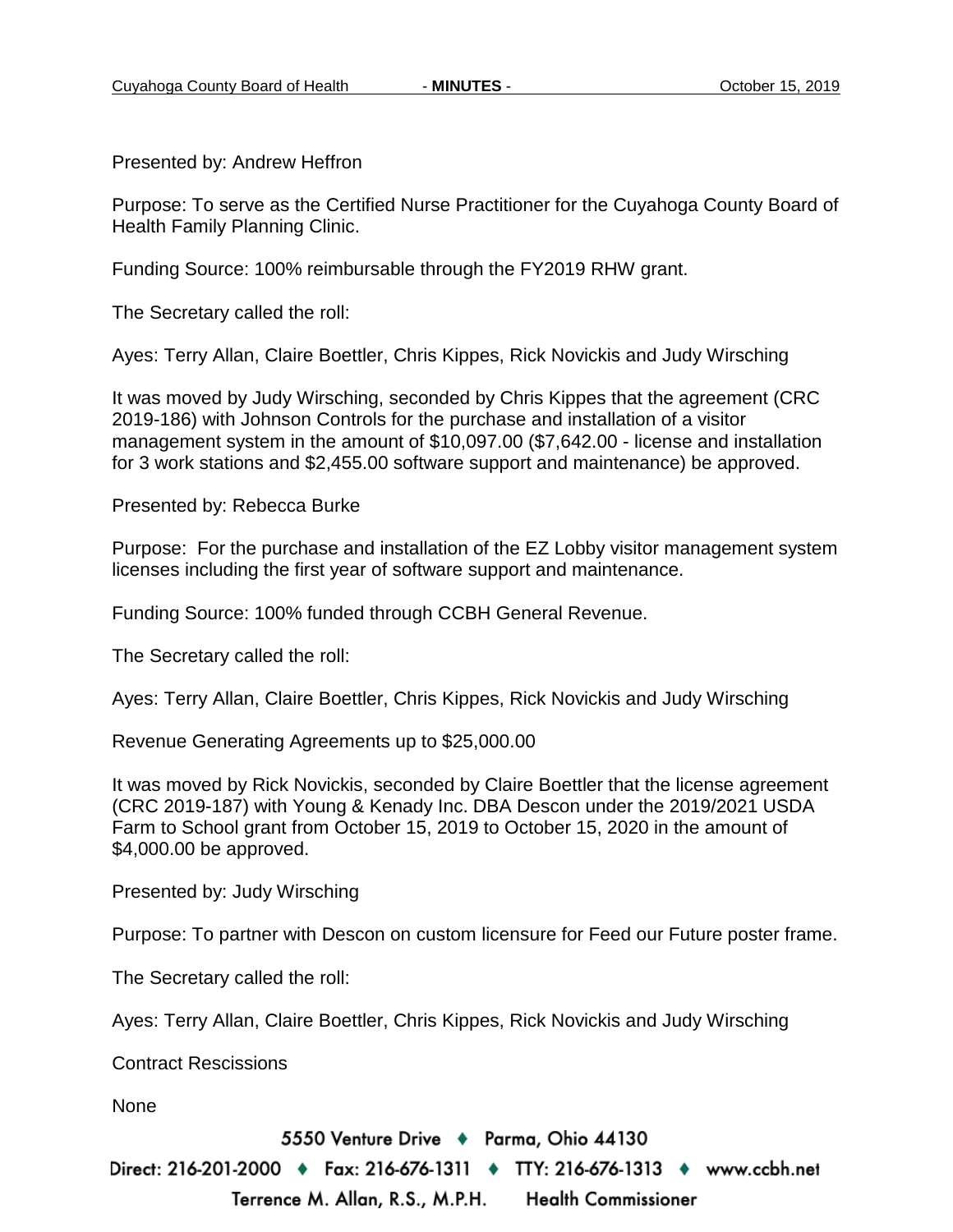Other Business -

Chris Kippes updated the Committee regarding interim ESI representation on the Committee with his departure. Amy Wanchisn, previously Chris' back-up will become the primary representative with Samantha Smith being her back-up in the interim.

Public Comment - N/A.

Thereupon, it was moved by Judy Wirsching, seconded by Chris Kippes, that the following Motion be adopted:

BE IT RESOLVED that the meeting be adjourned at 1:55 p.m.

The Secretary called the roll:

Ayes: Terry Allan, Claire Boettler, Chris Kippes, Rick Novickis and Judy Wirsching

**Committee Chair** 

Clerk

5550 Venture Drive + Parma, Ohio 44130 Direct: 216-201-2000 • Fax: 216-676-1311 • TTY: 216-676-1313 • www.ccbh.net Terrence M. Allan, R.S., M.P.H. **Health Commissioner**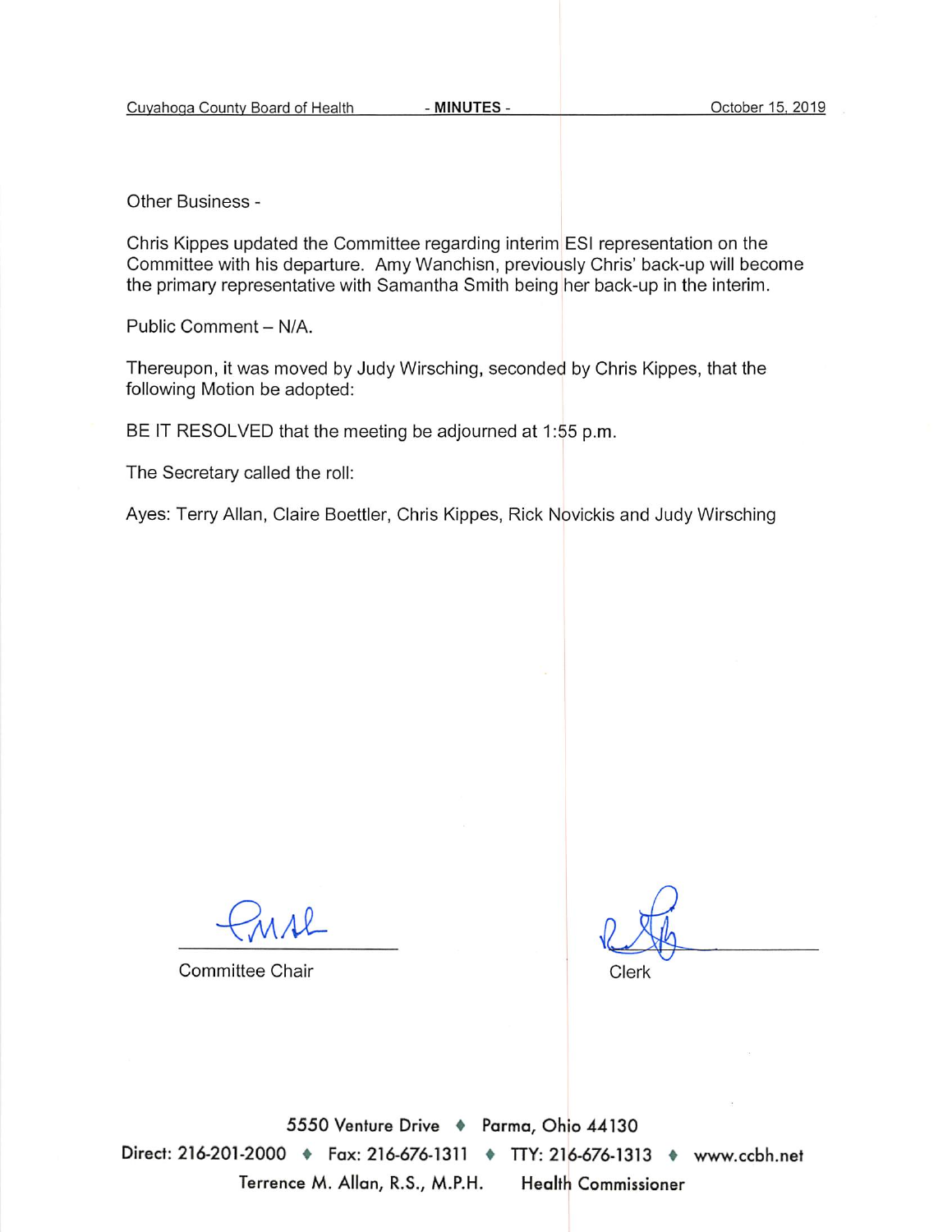# **CUYAHOGA COUNTY DISTRICT BOARD OF HEALTH**

## **QUOTE RESULTS**

### **Project Address**

| Name:          | Barbara Hodge                             |  |  |  |
|----------------|-------------------------------------------|--|--|--|
| Address:       | 10004 Greenview Ave.                      |  |  |  |
|                | City, State, Zip: Garfield Hts., OH 44125 |  |  |  |
| <b>CRC No:</b> | CRC 2019-182                              |  |  |  |

**The following quotes were received and opened:**

| <b>NAME OF CONTRACTOR</b> | <b>QUOTE</b> | <b>LEAD</b>     | HН             | <b>MATCH</b> |
|---------------------------|--------------|-----------------|----------------|--------------|
| <b>GHS</b>                | \$13,875     | \$12,800        | \$1,075        | \$4,800      |
| <b>CB Mullins</b>         | \$13,575     | \$12,625        | \$950          | \$4,625      |
| <b>MCM Homeservices</b>   | \$16,375     | \$14,575        | \$1,800        | \$6,575      |
| Allenbey                  | \$14,420     | \$13,350        | \$1,070        | \$5,350      |
| Paragon                   | \$15,148     | \$13,528        | \$1,620        | \$5,528      |
|                           |              |                 |                |              |
|                           |              |                 |                |              |
|                           |              |                 |                |              |
|                           |              |                 |                |              |
| <b>ESTIMATE:</b>          | \$13,122.50  | 11,882.50<br>\$ | 1,240.00<br>\$ |              |

**Recommended award:** Mullins Construction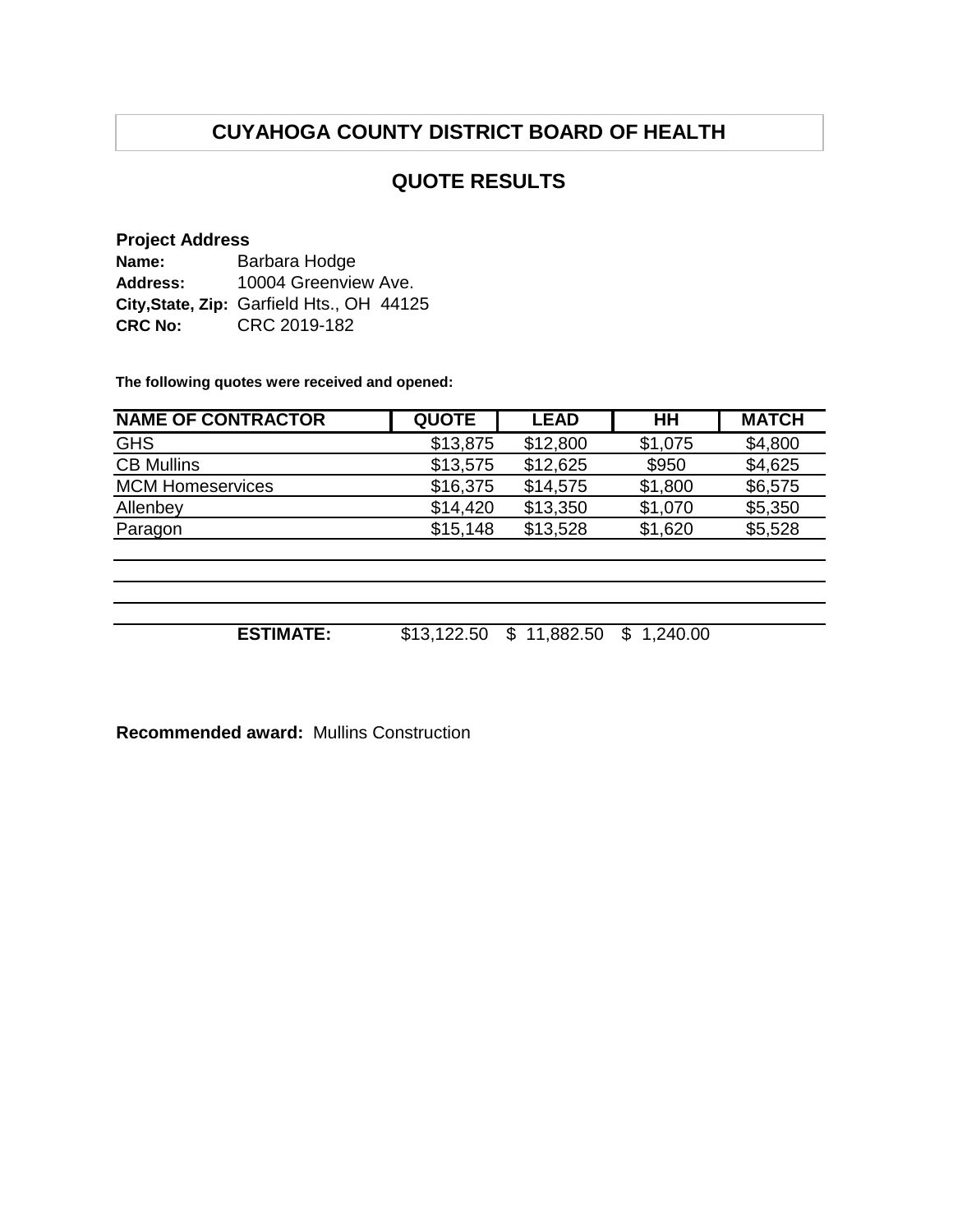# **CUYAHOGA COUNTY DISTRICT BOARD OF HEALTH**

## **QUOTE RESULTS**

### **Project Address**

| Name:           | Lakisha Adams-Fomby                |
|-----------------|------------------------------------|
| <b>Address:</b> | 19375 S. Lakeshore Blvd.           |
|                 | City, State, Zip: Euclid, OH 44119 |
| <b>CRC No:</b>  | CRC 2019-183                       |

**The following quotes were received and opened:**

| <b>NAME OF CONTRACTOR</b> | <b>QUOTE</b>          | <b>LEAD</b> | HH         | <b>MATCH</b> |
|---------------------------|-----------------------|-------------|------------|--------------|
| Allenbey                  | \$6,940               | \$3,450     | \$3,590    | \$0          |
| <b>CB Mullins</b>         | \$6,925               | \$3,000     | \$3,925    | \$0          |
| <b>GHS</b>                | \$7,450               | \$3,125     | \$4,325    | \$0          |
| <b>MCM Homeservices</b>   | \$8,995               | \$4,045     | \$4,950    | \$0          |
| Paragon                   | \$8,480               | \$4,710     | \$3,770    | \$0          |
|                           |                       |             |            |              |
|                           |                       |             |            |              |
|                           |                       |             |            |              |
|                           |                       |             |            |              |
| <b>ESTIMATE:</b>          | \$6,557.50 \$3,070.00 |             | \$3,487.50 |              |

**Recommended award:** Mullins Construction